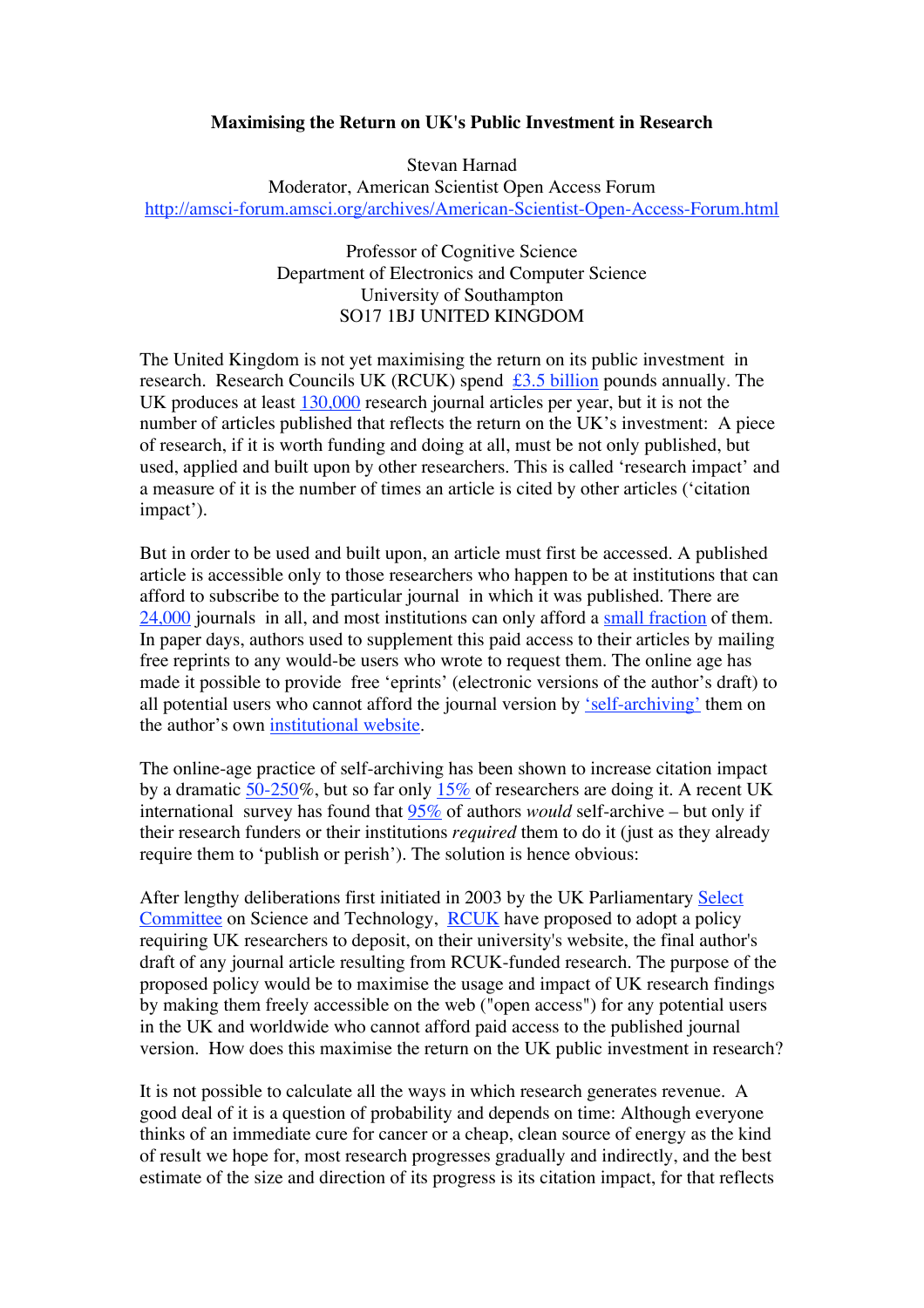the degree of uptake of research results by other researchers, in their own subsequent research. Citation impact is accordingly rewarded by universities (through salary increases and promotion) and by research-funders like RCUK (through grant funding and renewal); it is also rewarded by libraries (through journal selection and renewal, based on a journal's average citation "impact factor"). Counting citations is a natural extension of the cruder measure of research impact: counting publications themselves ("publish or perish").

If citations are being counted, it is natural to ask how much they are worth.

The marginal dollar value of one citation was estimated by **Diamond** in 1986 to range from \$50-\$1300 (US), depending on field and number of citations. (An increase from 0 to 1 citation is worth more than an increase from 30 to 31; most articles are in the citation range 0-5; UK research averages 5.6.) If we convert from dollars to UK pounds sterling (£27-£710) and update by 170% for inflation from 1986-2005, this yields the range £46-\$1207 as the marginal value of a UK citation today. Selfarchiving, as noted, increases citations by 50-250%, but, as also noted, only 15% of the articles being published are being self-archived today.

We will now apply only the most conservative ends of these estimates (50% citation increase from self-archiving at £46 per citation) to the UK's current annual journal article output (and only for the approximately 130,000 UK articles a year indexed by the Institute for Scientific Information, which covers only the top 8000 of the world's 24,000 journals). If we multiply by the 85% of the UK's annual journal article output that is not yet self-archived (110, 500 articles), this translates into an annual loss of £2, 541, 500 in revenue to UK researchers for not having done (or delegated) the few extra keystrokes per article it would have taken to self-archive their final drafts.

But this impact loss translates into a far bigger one for the British public, if we reckon it as the loss of potential returns on its research investment. As a proportion of the RCUK's yearly £3.5bn research expenditure (yielding 130,000 articles x  $5.6 =$ 761,600 citations) our conservative estimate would be a 50% x 85% x £3.5.bn = £1.5bn worth of loss in potential research impact (323,680 potential citations lost). And that is without even considering the wider loss in revenue from potential practical applications and usage of UK research findings in the UK and worldwide, nor the still more general loss to the progress of human inquiry.

The solution is obvious, and it is the one the RCUK is proposing: to extend the existing universal 'publish or perish' requirement to 'publish and also self-archive your final draft on your institutional website'. Over 90% of journals already endorse author self-archiving and the international author survey -- plus the actual experience of the two institutions that have already adopted such a requirement (CERN and University of Southampton ECS ) -- has shown that over  $90\%$  of authors will comply.

The time to close this 50%-250% research impact gap is already well overdue. This is the historic moment for the UK to set an example for the world , showing how to maximise the return on the public investment in research in the online era.

How self-archiving increases citation impact: http://opcit.eprints.org/oacitation-biblio.html